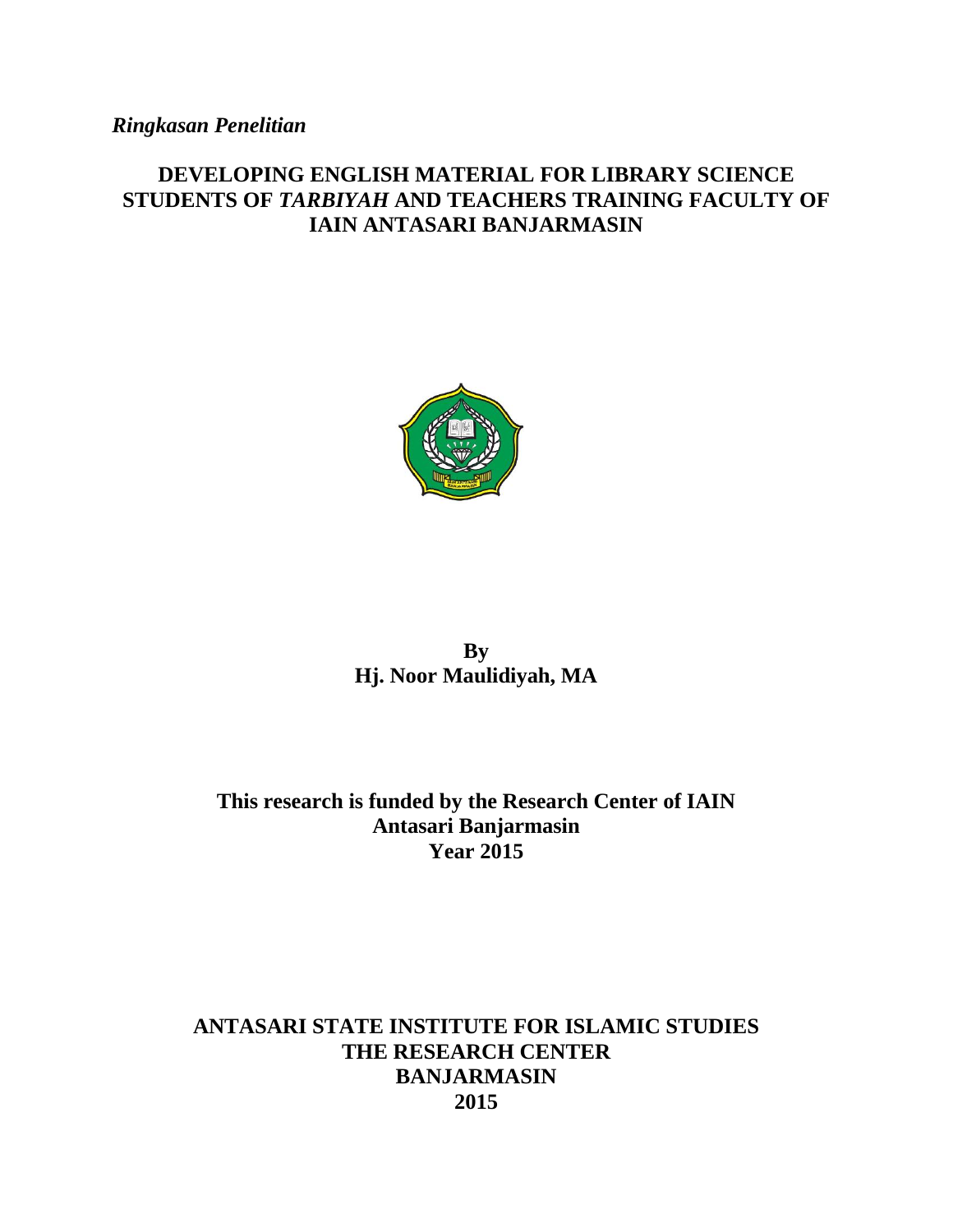## **DEVELOPING ENGLISH MATERIAL FOR LIBRARY SCIENCE STUDENTS OF**  *TARBIYAH* **AND TEACHERS TRAINING FACULTY OF IAIN ANTASARI BANJARMASIN**

## **By Noor Maulidiyah**

#### **A. Introduction**

## **1. Background of Research**

Since the 1960s, ESP has become a vital and innovative activity within the Teaching of English as a Foreign Language or Second Language movement (Dudley-Evans & St John, 1998, pp.1-2). Robinson (1991, p.3) in Dudley-Evans and St John (1998) explains that ESP courses develop from a needs analysis, which aims to specify as closely as possible what exactly it is that students have to do through the medium of English. Therefore, Robinson accepts the primacy of needs analysis in defining ESP.

The basic difference between teaching General English and Specific English is that the teaching becomes more specific. One of the roles of ESP teacher or practitioner, as Dudley-Evans and St John called it to emphasize that ESP involves much more than teaching, is as a course designer and materials provider (Dudley-Evans & St John, 1998, pp. 14-15). They stated that,

ESP practitioners often have to plan the course they teach and provide the materials for it. It is rarely possible to use a particular textbook without the need for supplementary material, and sometimes no really suitable published material exists for certain of the identified needs. The role of ESP teachers as "providers of material" thus involves choosing suitable published material, adapting material when published material is not suitable, or even writing material where nothing suitable exists. ESP teachers also need to assess the effectiveness of the teaching material used on the course (Dudley-Evan & St John, 1998, p. 15).

The key stages in ESP are needs analysis, course (and syllabus) design, materials selection (and production), teaching and learning, and evaluation. These are not separate activities, rather they represent phases which overlap and are interdependent. Based on the ESP stages, it is seen that one of the stages is related to materials development.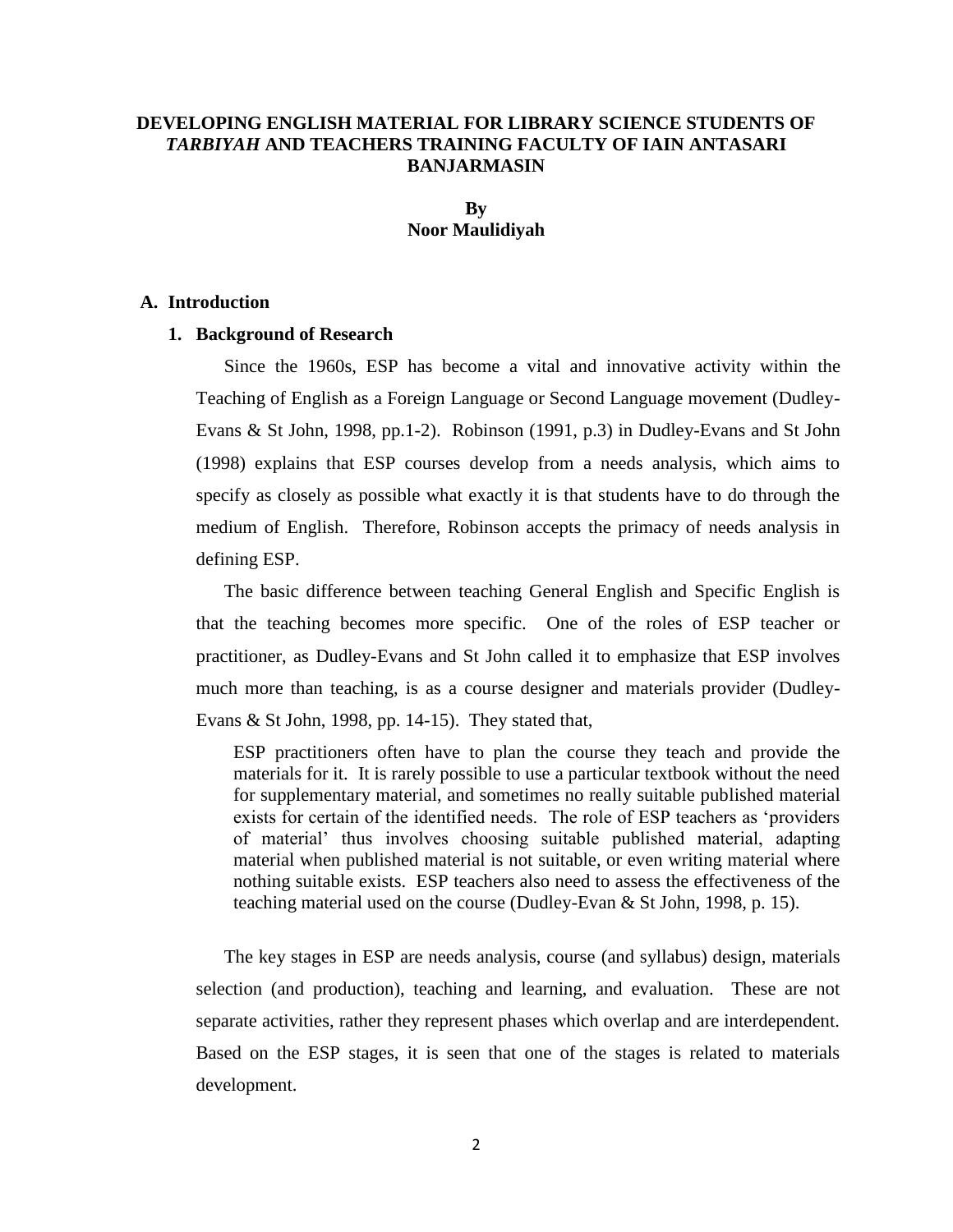Teachers should have a capability to select ad develop teaching material in order to suit with the learners" needs. Development in teaching material is significantly needed to make a better improvement in the quality of teaching and learning. In the terms of material development, it could be said that people should change, revise, and renew unnecessary, incorrect, and out of date materials.

The Associate Program of Library and Islamic Information Science is one of the programs that is offered in the faculty of *Tarbiyah* and Teachers Training at Antasari State Institute for Islamic Studies (IAIN) Banjarmasin, along with other departments and programs such as English department and Arabic department. This associate program aims to produce graduates who are competent in the field of library and information science. Many are attracted to join this program especially for those who want to be librarians. One of the subjects that is offered in the curriculum of that program is *Bahasa Inggris Perustakaan* or English for Library Science. The students are required to take this subject in their third semester for two (2) credit hours a week. This is of course after they took English courses in their first and second semester in the Language Development Center.

However, for the previous curriculum, the students were not required to take English subjects in the respected center. They had to join the English courses which are offered in the Associate Program of Library and Islamic Information Science. These subjects were *Bahasa Inggris Perpustakaan A* and *Bahasa Inggris Perpustakaan* B (English for Library Science A and English for Library Science B). Because of the revised new curriculum of the Associate Program requires the students to take only two (2) credit hours of English, the syllabus should be revised and new materials should be developed.

Moreover, based on the pre-observation of the syllabus, the researcher noticed that the materials were more related to general English and most of the lessons were related to grammar points and formulas. Besides grammar, students were also taught how to apply these grammar points in writing sentences. In fact, library science students do not only need English for learning grammar and writing. The students need other components and skills. They need vocabularies in the field of library sciences and require speaking and reading skills.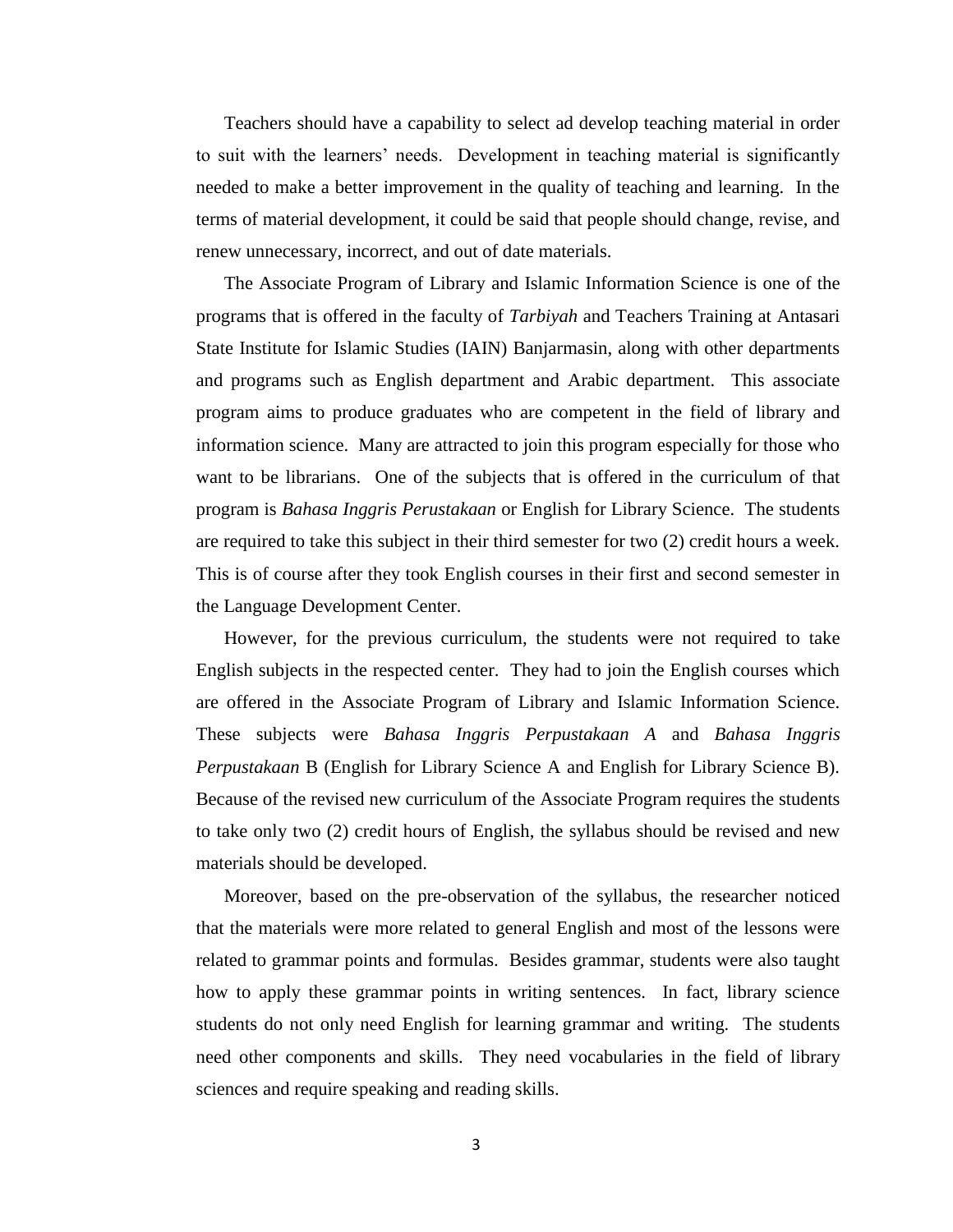For the above reasons, the researcher is interested in conducting a research entitled, "The Development of English Material for Library Science Students of *Tarbiyah* and Teachers Training Faculty of IAIN Antasari Banjarmasin."

#### **2. Statement of Problem**

Based on the background of the research above, the statement of problem in this research is the following: "What is the English material needed for the library science students of *Tarbiyah* and Teachers Training Faculty of IAIN Antasari Banjarmasin?"

#### **3. Objective of the Research**

Based on the statement of problem mentioned before, this research has the following objective that is to find out the English materials needed for the library science students of *Tarbiyah* and Teachers Training Faculty of IAIN Antasari Banjarmasin and to design the materials based on their needs.

## **4. The Specification of the Expected Material**

The researcher is interested in making and developing a module that the content gives varieties of topics in the field of Library Science. It consists of activities that can improve their skills and components of English. English as an important means of communication is also necessary in the field of library sciences. Before developing the product, the researcher conducted analysis on the students' needs related to the field of Library Science.

#### **5. Significance of the Research**

This research is expected to give significant contributions to:

- a. The improvement of the writer"s knowledge and experience in this specific research as she herself the teacher of English at the respected Associate Program of Library and Islamic Information Science;
- b. The students of the Associate Program of Library and Islamic Information Science to improve their skills in English and learn English especially related to the field of library science;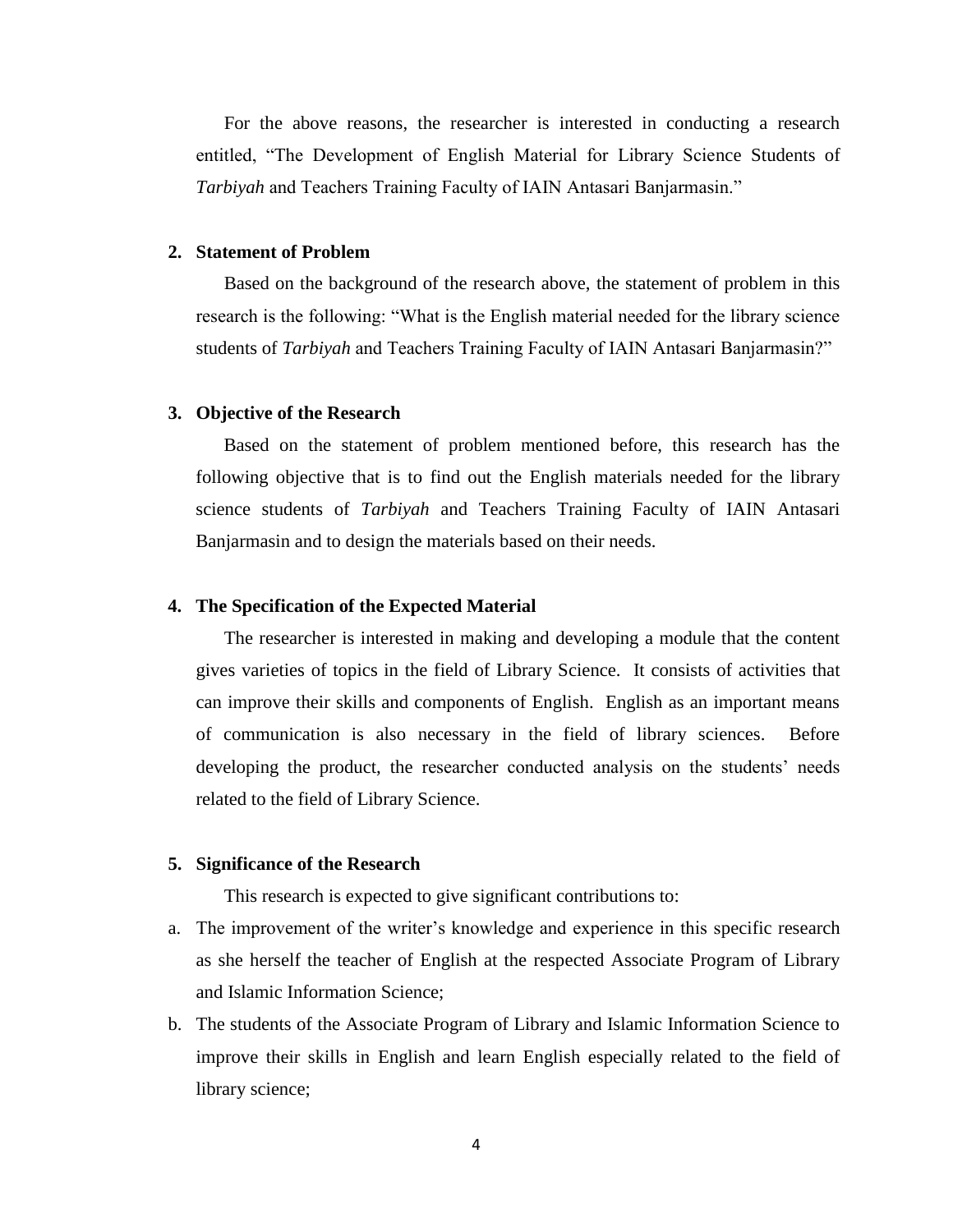c. The Associate Program of Library and Islamic Information Science to help them develop and improve their curriculum as English is one of the subjects offered in the program"s curriculum.

#### **B. Research Method**

#### **1. Research Design and Developmental Model**

The design of this research is educational research and development. According to Borg and Gall (1989, 624), "Educational research and development is a process used to develop and validate educational product." Sugiyono (2011, p. 297) also defines Educational Research and Development as, "*suatu metode penelitian yang digunakan untuk menghasilkan produk tertentu, dan menguji keefektifan produk tersebut*". In other words, Educational Research and Development is a research method which is used to produce and develop certain product and then to test the effectiveness of such product.

The researcher should also look for an instructional development model. This model, as Seels and Richey explain in Gustafson and Branch (2002, p. 13), is "an organized procedure that includes the step of analyzing, designing, developing, implementing, and evaluating instruction. It is also called as instruction system development (ISD)."

One of the popular ISD models is ADDIE model. The word "ADDIE"stands for the five phases in the process which has the same meaning with the definition of ISD above. It is an acronym referring to the major processes that comprises the generic ISD process: Analysis, Design, Development, Implementation, and Evaluation. ADDIE is a general purpose model, most useful for creating instructional products, but also applicable for program design. Borg and Gall (1983) suggest ten phases of research and development study. It consists of ten phases. These are needs analysis, material development, expert validation, first revision, field test, second revision, final product, main field testing, dissemination, and implementation.

In this present research, as mentioned earlier, the researcher only did the phasis of analysing needs and designing and developing the materials based on the students' needs. Thus, the researcher in this research analyzes the needs of the third semester students of the Associate Program of Library and Information Science in learning English specifically related to Library Science and design the material and module.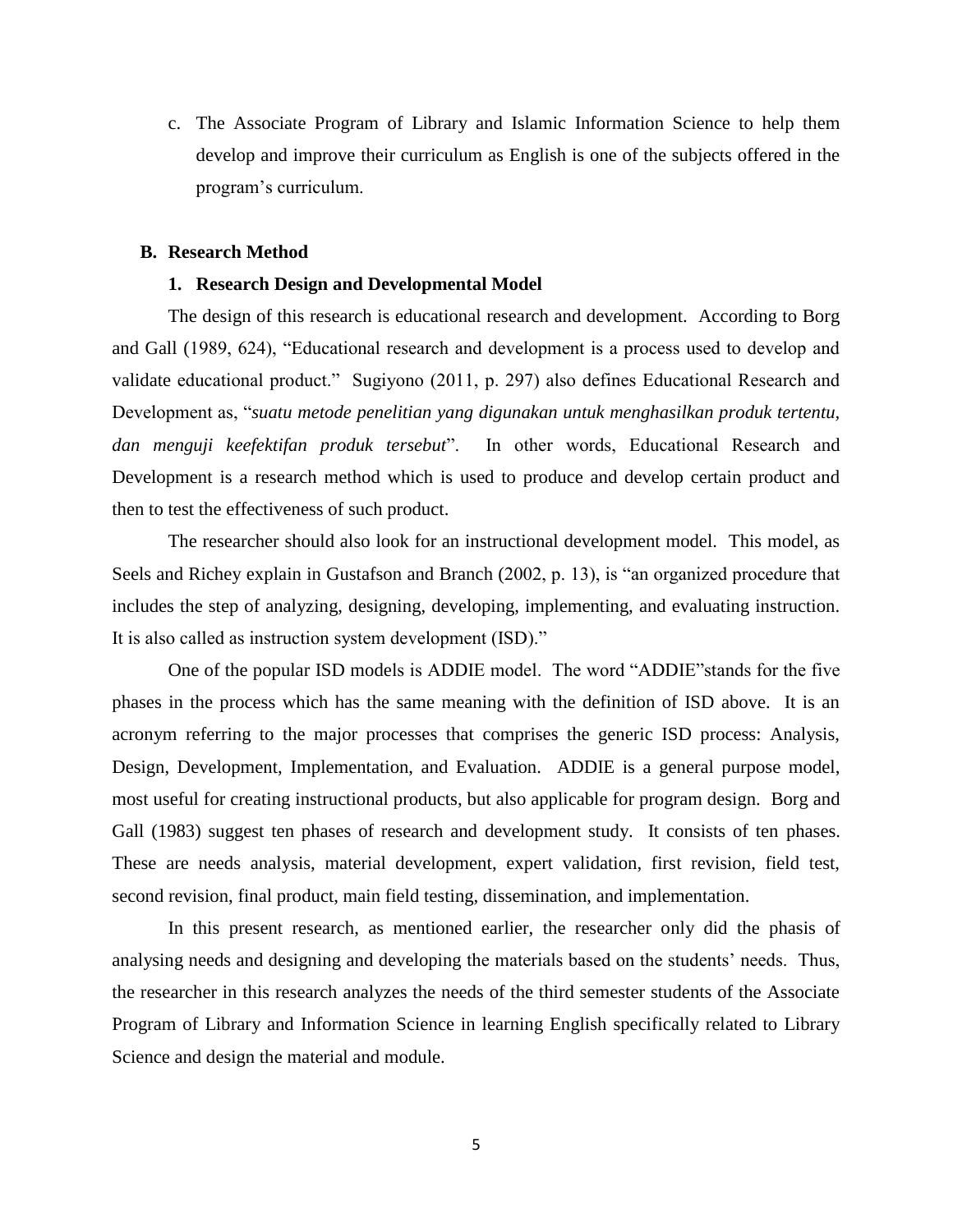#### **2. Research Setting**

The research will be conducted at the faculty of *Tarbiyah* and Teachers Training at IAIN Antasari Banjarmasin. It will be conducted for the third semester students who are studying at the Associate Program of Library and Information Science. The research will be done in the odd semester of the academic year 2015/2016.

### **3. Subject and Object of Research**

The subjects of this research are the third semester students of the Associate Program of Library and Information Science with the total number 30 students, and two lecturers who are experts in the field of library science. The object of this research is the English material needed for the third semester students of the Associate Program of Library and Information Science.

#### **4. Data and Sources of Data**

The data in this research is English material that the students need to improve their skills and the other components of English especially related the field of Library Sciences. The sources of data are the students who are in their third semester studying at the Associate Program of Library Sciences and Islamic Information. The data are also taken from the interview with the expert lecturers in the field of Library Science.

#### **5. Techniques and Instruments of Data Collection**

The writer uses the following techniques and instruments for collecting the data as follows:

#### **a. Questionnaire**

The questionnaire is used to get information about the students' needs in learning English for the field of Library Science. It is an important technique to help analyze the students" needs in learning English, and then it can help to develop the appropriate English material for them. The questions are made by considering some questions in the questionnaires made by Dakhmouche, F. R (2008) and the need analysis questionnaire conducted by Boroujeni, S. A., and Fard, F. M. (2013).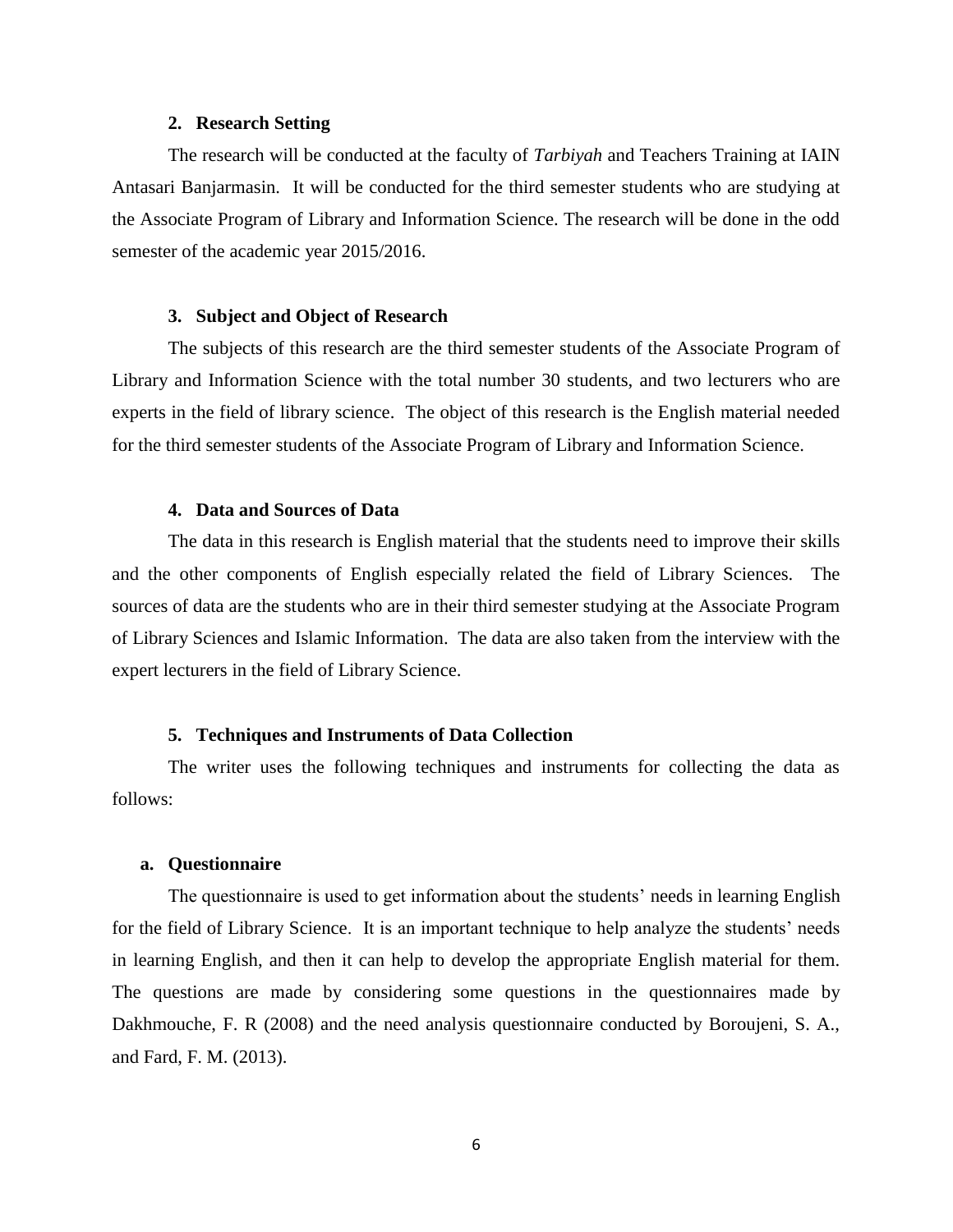The questionnaire is divided into six sections. The first section asks about the respondents" identity. The second section is about the students" educational background. The third section asks the learners' level of English proficiency. The fourth is about the learners' perception towards English. The fifth section asks the students" learning preferences, and the last section is about feedback on course content.

#### **b. Interview**

The interview is used to get further information about the Associate Program of Library and Information Science and also to get lecturers" opinions related the subject of English for Library and Information Science students. The researcher interviews the lecturers who are competent in the field of Library Sciences to help in the development of English material.

#### **c. Documentary**

This technique of collecting data is used to get additional data related to the Associate Program of Library Science at *Tarbiyah* and Teachers Training Faculty of Antasari State Institute for Islamic Studies Banjarmasin.

#### **6. Procedure of Developmental study**

The first step the researcher does is needs analysis in order to make the purpose of this research suitable with the course situation, the lecturer, and the students' needs. In this research, the researcher uses the target situation analysis and the learning needs analysis. Hutchinson and Waters (1987) explain that the target situation analysis framewotk and learning needs analysis framework are more useful to look at in terms of necessities, lacks and wants. Target situation analysis means what the learners needs to do in the target situation while learning needs analysis means what the learners need to do in order to learn. The result of needs analysis is used as guidance in developing the material in order to make it really appropriate and beneficial for the students.

The writer also analyses the needs through interview with three lecturers of Library and Information Science to elicit information related to the English materials approprite with Library Science students. Finally, the draft of material development is started after all data needed was collected.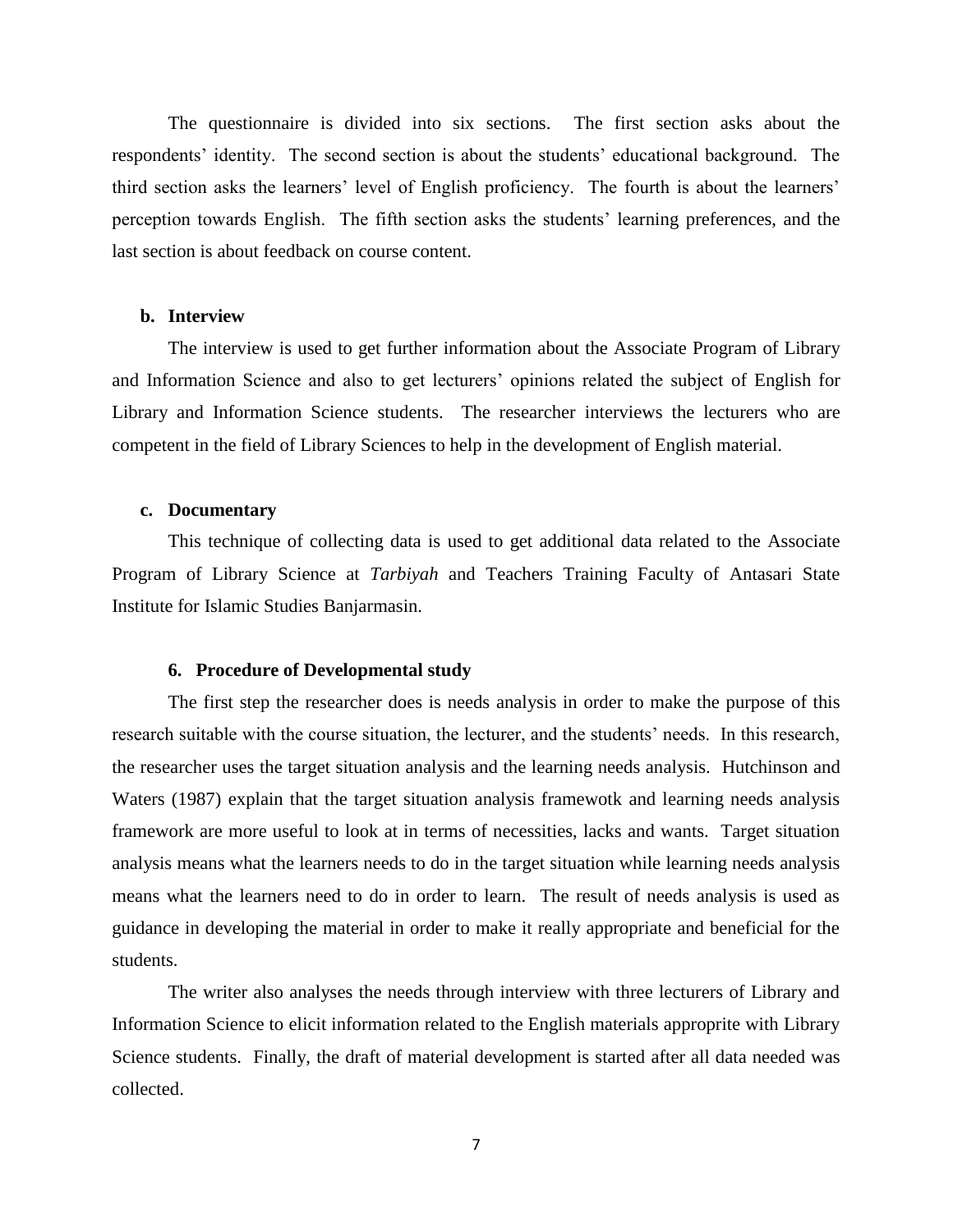#### **7. Data Analysis**

To analyze the data in this research, the researcher uses both the qualitative and quantitative approaches. For the data that are gathered using interview and documentary are analyzed descriptively and qualitatively, while the data gathered using the questionnaire are analyzed quantitatively.

#### **C. Research Result**

As mentioned earlier, the statement of problem in this research is: "What is the English material needed for the library science students of *Tarbiyah* and Teachers Training Faculty of IAIN Antasari Banjarmasin?" To answer this statement of problem, the researcher conducted needs analysis. The needs analysis is done through questionnaire to the third semester students of the Associate Program of Library and Information Science and interview to the lecturers who are teaching in the Associate Program of Library and Information Science. The needs analysis is the first stage for collecting the data about the suitable and needed material that would be developed.

#### **1. Result of Needs Analysis Questionnaire**

In order to find out the English materials needed, the researcher distributed questionnaire as the first instrument employed. The questionnaire was addressed to the third semester students of the Associate Program of Library and Information Science at the faculty of *Tarbiyah* and Teachers Training. The Third semester students were chosen because English subject is taught in the third semester.

The questions were made by considering some questions in the questionnaires made by Dakhmouche, F. R (2008) and the need analysis questionnaire conducted by Boroujeni, S. A., and Fard, F. M. (2013). The questionnaire for the current research has six parts. The first part was about the students' identity. The second part asked about the students' educational background. The third part was about the students" level of English Proficiency. The fourth part asked about the learners' perception towards English. The fifth part was about the students' learning preferences. The sixth and last part asked the students about their feedback to the course content. Below is the presentation of the result of the questionnaire.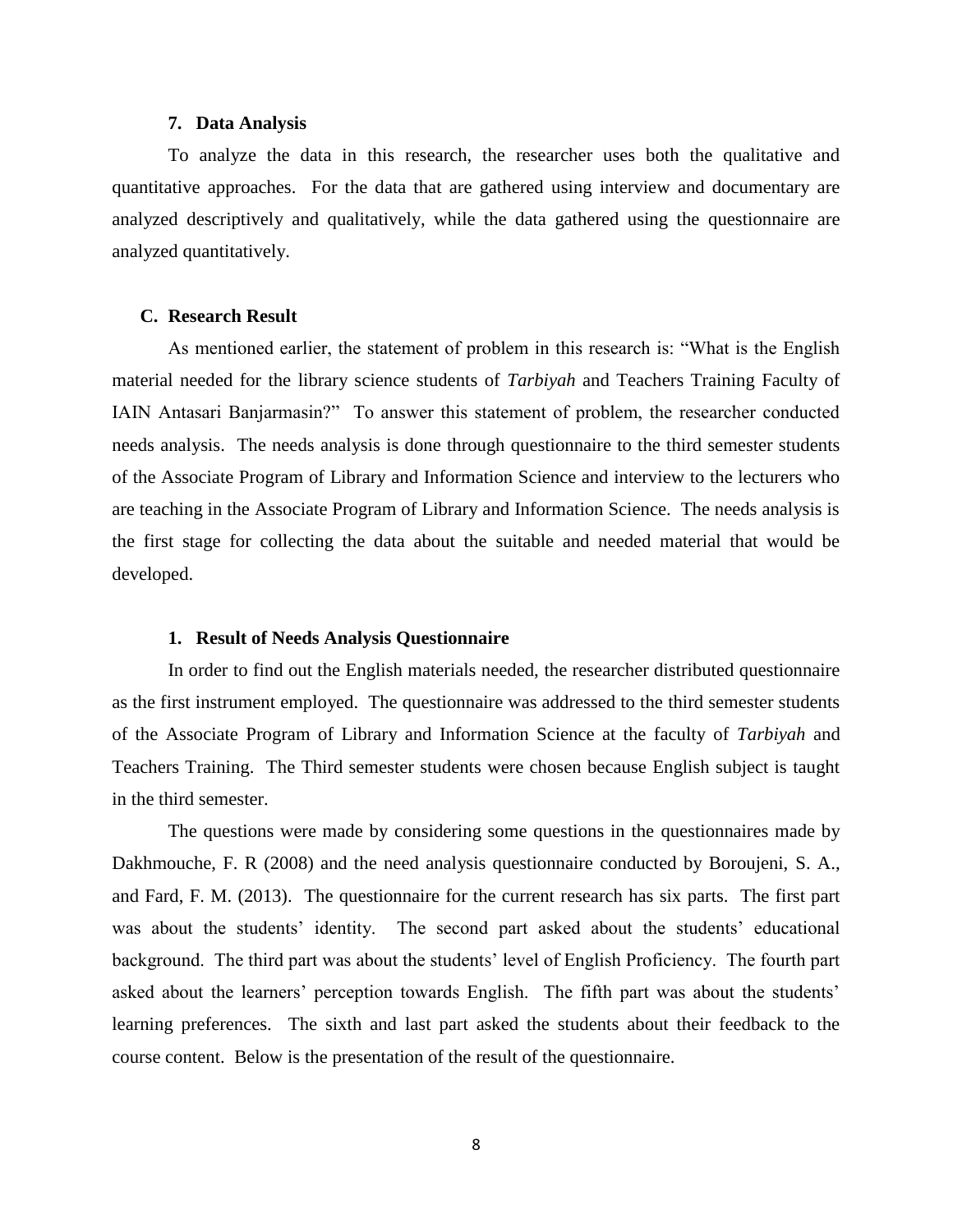## **a. Respondents' Identity:**

The first part of the questionnaire was about the respondents' identity. There were 4 male students (13.3%) and 26 Female students (86.7%). Their age ranges between 18 and 22 years old. From their age, it can be concluded that they are adolescent learners and this is obvious because they are in their third semester of their university study. To know more about the students" identity, it can be seen in table 4.1 below.

| <b>No</b>      | <b>Respondents Identity</b> | <b>Frequency</b> | Percentage |
|----------------|-----------------------------|------------------|------------|
| A <sub>1</sub> | Male                        | 4                | 13.3 %     |
|                | Female                      | 26               | 86.7%      |
| A2             | Age:                        |                  |            |
|                | 18                          | 4                | 13.3 %     |
|                | 19                          | 18               | 60 %       |
|                | 20                          | 6                | 20 %       |
|                | 21                          | 1                | 3.3 %      |
|                | 22                          | 1                | 3.3 %      |

**Table 4.1 Respondents' Identity: Sex and Age** 

## **b. Educational Background:**

The second part of the questionnaire asked the students about their educational background. The data showed that there were 17 students (56.7%) who graduated from Senior High School. There were 12 students (40%) who graduated from Islamic Senior High School, and there were only 1 student (3.3%) who graduated from Vocational School. From this finding, it is expected that the students have good competence in English.

| N <sub>0</sub> | <b>Educational Background</b> | <b>Frequency</b> | Percentage |
|----------------|-------------------------------|------------------|------------|
| B              | Senior High School            | 17               | 56.7%      |
|                | Islamic Senior High School    | 12               | 40 %       |
|                | <b>Vocational School</b>      |                  | 3.3 %      |
|                | Others                        |                  | 0%         |

**Table 4.2 Students' Educational Background**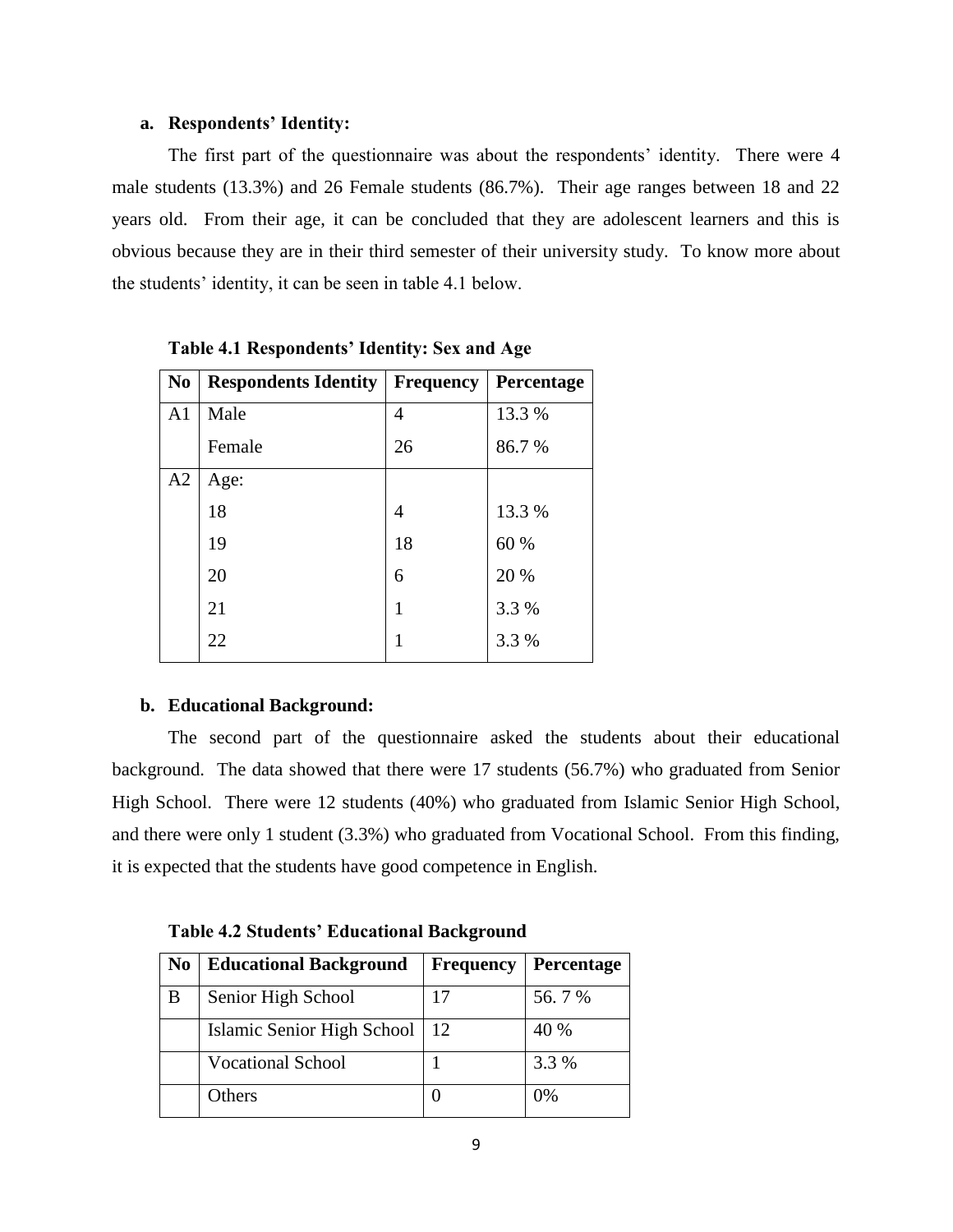## **c. The Learners' Level of Language Proficiency**

The third part of the questionnaire was related to the students" level of language proficiency. There were four sections in the third part. The first section asked about students' years in learning English. The majority of students learned English for 8 years. There were 14 students (46.7%) who learned English for 8 years. The second section asked the students about where that learnt English. All of the students (100%) learnt English at school and university specifically in the Center of Language Development (PPB) at IAIN Antasari Banjarmasin.

The third section of the third part requires the students to rate their own level of English proficiency. The majority of students, 27 students or 90 % see themselves in the average category, while the rest of the students, 3 students or 10 %, rate themselves in the poor category. This result suggests that the English materials developed for the students in the Associate Program of Library and Information Science should be simple and appropriate for their level. Despite their long years of learning English (3 students reported 9 years and 1 student reported 10 years of learning English), they have low ability in English. The researcher herself is the lecturer of English at the Associate Program of Library and Information Science, and based on the researcher"s observation and also the test conducted during the semester, the students have average and poor ability in English. Table 4.3 below presents the data on the learners' level of language proficiency.

| N <sub>0</sub> | <b>Language Proficiency</b>             | <b>Frequency</b> | Percentage |
|----------------|-----------------------------------------|------------------|------------|
| C <sub>1</sub> | Years of Learning English:              |                  |            |
|                | 6 years                                 |                  |            |
|                | 7 years                                 | 1                | 3.3 %      |
|                | 8 years                                 | 11               | 36.7%      |
|                | 9 years                                 | 14               | 46.7%      |
|                | 10 years                                | 3                | 10 %       |
|                |                                         | $\mathbf{1}$     | 3.3 %      |
| C <sub>2</sub> | Learnt English at school and University | 30               | 100 %      |
| C <sub>3</sub> | English Ability:                        |                  |            |

**Table 4.3 The Learners' Level of Language Proficiency**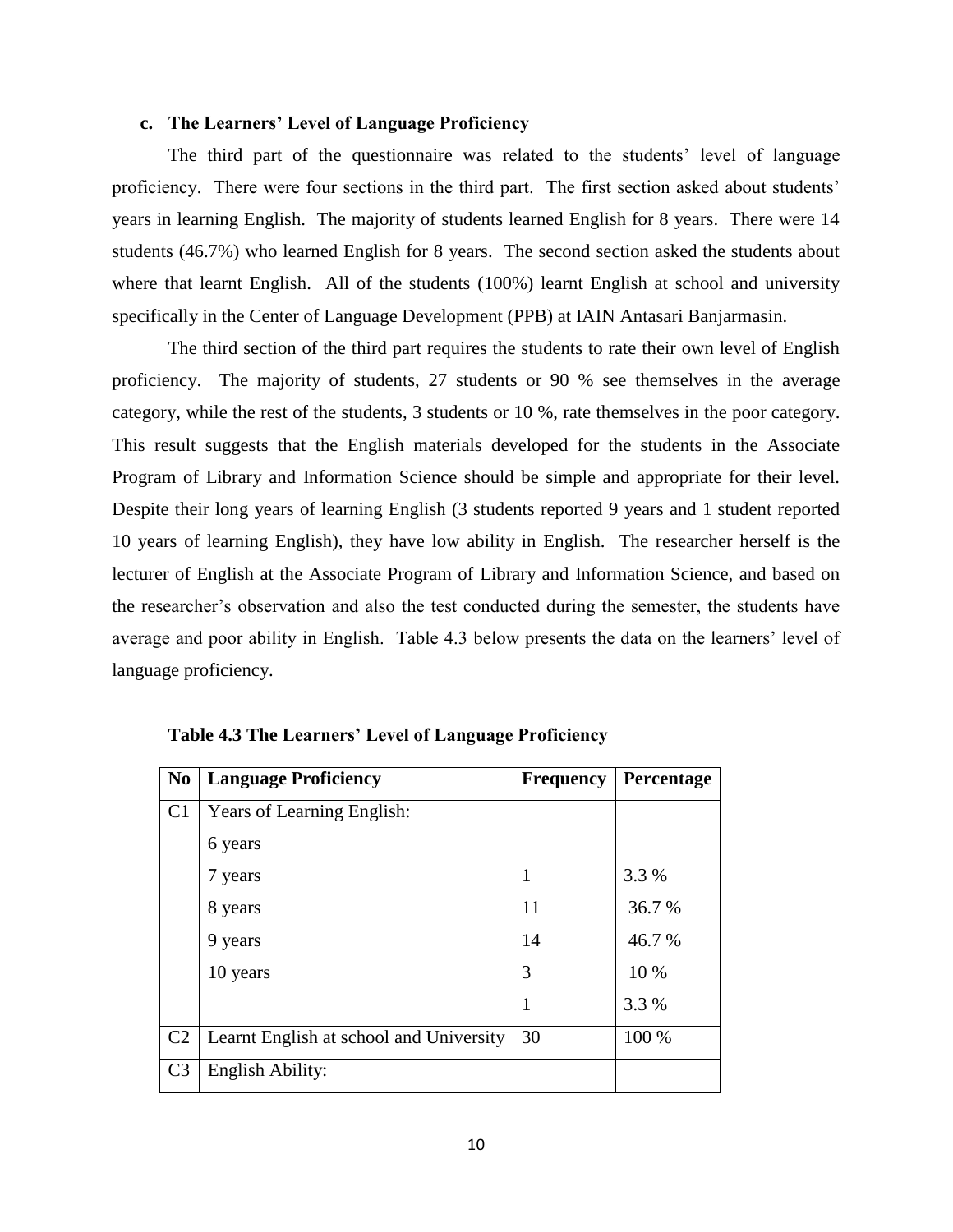| Excellent | U                | $0\%$ |
|-----------|------------------|-------|
| Good      | $\boldsymbol{0}$ | $0\%$ |
| Average   | 27               | 90 %  |
| Poor      | 3                | 10 %  |
|           |                  |       |

The following table shows the result of the fourth section in the third part of the questionnaire. It was about the learners' ability in the skills and aspects of English. The students were asked to report their ability in the four skills and the three aspects of English.

| No.            | <b>Skill and</b> | <b>Excellent</b> |               | Good           |               |    | Average       | Poor |               |
|----------------|------------------|------------------|---------------|----------------|---------------|----|---------------|------|---------------|
|                | Component        | F                | $\frac{0}{0}$ | F              | $\frac{0}{0}$ | F  | $\frac{0}{0}$ | F    | $\frac{0}{0}$ |
| 1              | Listening        |                  |               |                |               | 7  | 23.3 %        | 23   | 76.7 %        |
| 2              | Speaking         |                  |               | 1              | 3.3 %         | 17 | 56.7 %        | 12   | 40 %          |
| 3              | Reading          |                  |               | $\overline{2}$ | 6.7%          | 22 | 73.3 %        | 6    | 20 %          |
| $\overline{4}$ | Writing          |                  |               | 3              | 10 %          | 18 | 60 %          | 9    | 30 %          |
| 5              | Grammar          |                  |               | 1              | 3.3 %         | 14 | 46.7%         | 15   | 50 %          |
| 6              | Vocabulary       |                  |               |                |               | 13 | 43.3%         | 17   | 56.7 %        |
| $\tau$         | Pronunciatio     |                  |               | 1              | 3.3 %         | 15 | 50 %          | 14   | 46.7%         |
|                | n                |                  |               |                |               |    |               |      |               |

**Table 4.4 Learners' Ability in Skills and Aspects of English**

Based on table 4.4, 23 students (76.7%) reported their poor ability in listening. Only 7 students (23.3%) reported their average ability in that skill. The majority of students, 17 students (56.7%) rated themselves having average ability in speaking. There were 1 student (3.3%) who has good ability in speaking and 12 students (40%) who have poor ability in speaking. Related to reading skill, there were 22 students (73.3%) who have average ability, 2 students (6.7%) who have good ability, and 6 students (20%) who have poor ability. The last skill is writing. There were 18 students (60%) who reported their average ability in writing, 9 students (30%) who reported their poor ability, and 3 students (10%) who reported their good ability in the skill of writing.

The fourth section also asked about the students' ability in the components of English. These components of English are grammar, vocabulary, and pronunciation. The students were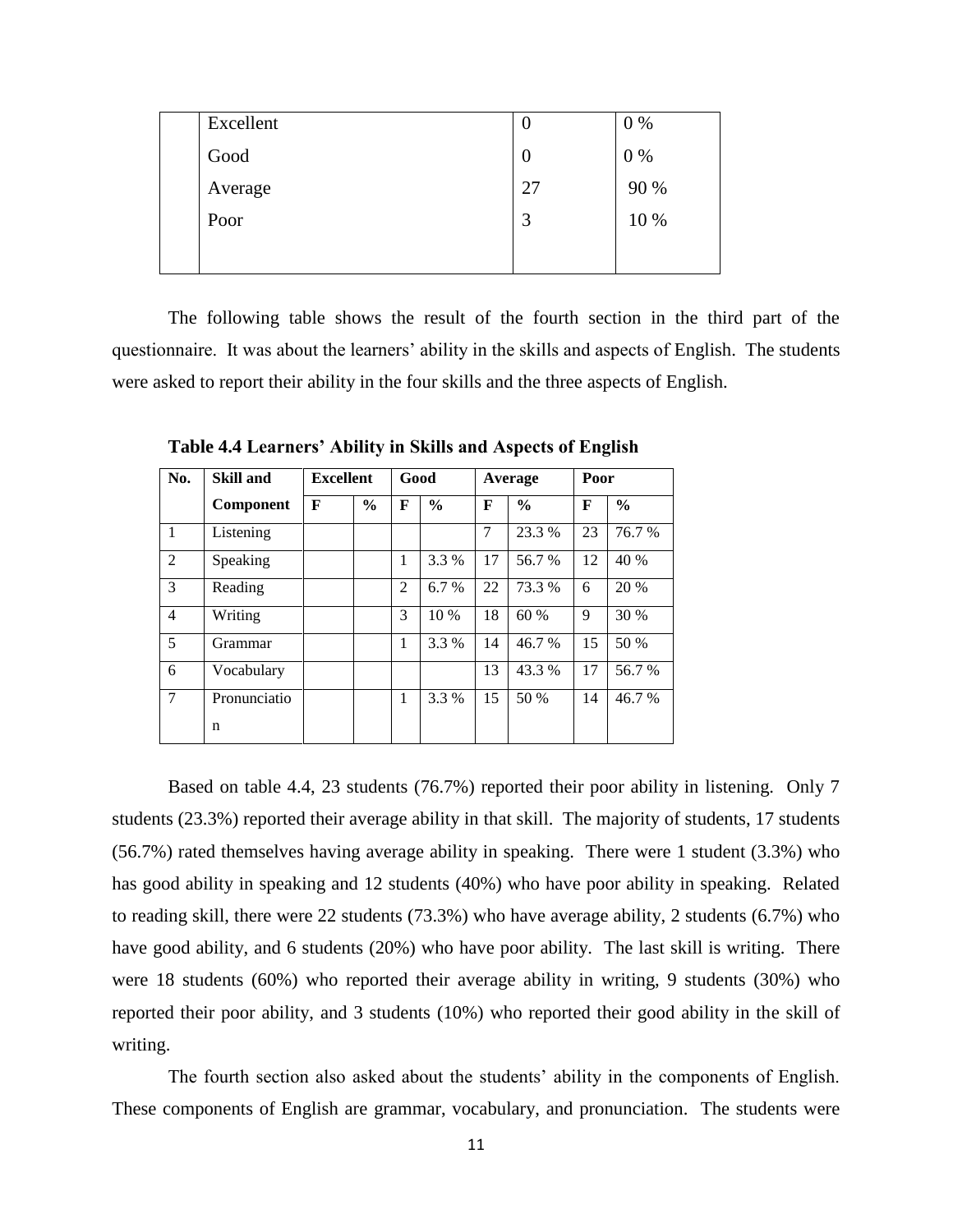almost balanced in their grammar ability. 15 students (50%) rated themselves having poor ability in grammar, 14 students (46.7%) rated themselves having average ability, and 1 student have good ability in grammar. The second component of English is vocabulary. There were 17 students (56.7%) who have poor ability, and 13 students (43.3%) who have average ability in vocabulary mastery. The third component of English is pronunciation. 15 students (50%) reported their average ability in pronunciation, 14 students (46.7%) reported their poor ability, and 1 student (3.3%) has good ability in pronunciation.

Based on the previous explanation of the learners' ability in the skills and aspects of English, it can be concluded that the English materials that should be developed should be able to improve all the students" skills and components, especially vocabulary.

#### **d. The Learners' Perception towards English**

The fourth part of the questionnaire asked the students about their perception towards English. Table 4.5 shows the students' perception whether English is important or not, whether they like English lesson or not, whether learning English is difficult or not, and whether learning English is interesting or not.

| No.            | <b>Questions</b>      | Yes |        | N <sub>0</sub> |        |
|----------------|-----------------------|-----|--------|----------------|--------|
|                |                       | F   | $\%$   | F              | $\%$   |
| D <sub>1</sub> | Is English important? | 30  | 100 %  |                |        |
| D <sub>2</sub> | Do you like English   | 20  | 66.7 % | 10             | 33.3 % |
|                | lesson?               |     |        |                |        |
| D <sub>3</sub> | Is learning English   | 28  | 93.3 % | 2              | 6.7 %  |
|                | difficult?            |     |        |                |        |
| D <sub>4</sub> | Is learning English   | 29  | 96.7%  | $\mathbf{1}$   | 3.3 %  |
|                | interesting?          |     |        |                |        |

**Table 4.5 The Students' Perception towards English**

Based on table 4.5, it is known that all of the students, 30 students (100%) perceived English as important. The majority of students reported their likeness of English, 20 students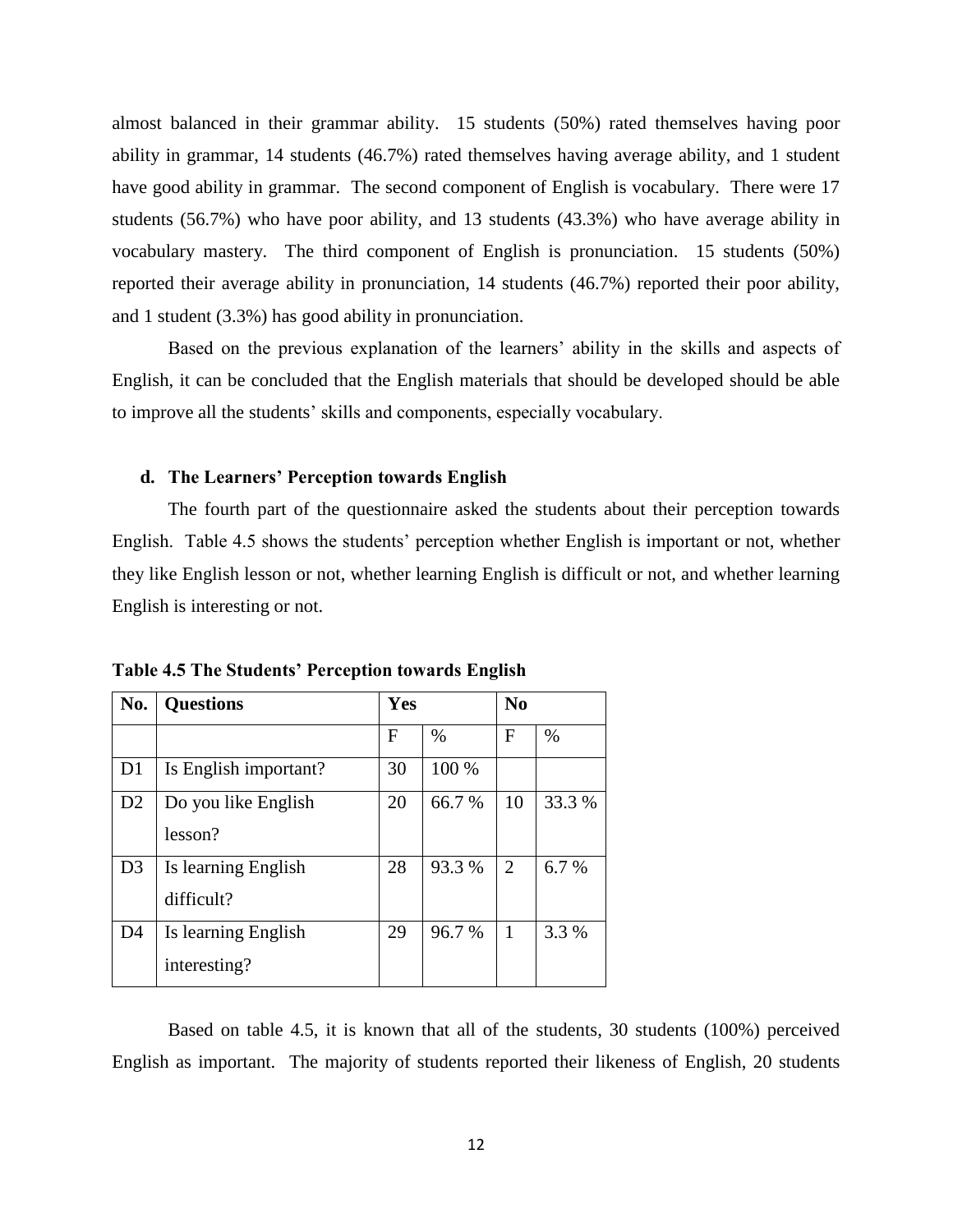(66.7%). The majority of the students, 28 students (93.3%) and 29 students (96.7%) reported that learning English is difficult, but it is also interesting.

#### **e. Students' Learning Preferences**

The fifth part of the questionnaire is related to students' learning preferences in learning English. This part consists of four sections. The first section is related to the skills" learning preferences and the second section is related to learning the aspects and components of English. The third section of the fifth part asked about the importance of having enjoyable environment and clear objectives of the English lesson, and the fourth section asked the students' preferences related to activities involved in learning English.

## **1) Skills Learning Preference**

This section asked the students to report their preferences related to learning the skills of English. They were asked to rate the skills from 1 (the most preferred skill to be learned) to 4 (the least preferred skill to be learned). Table 4.6 below presents the data

| No.            | <b>Skills</b> |    |               | $\mathbf{2}$ |               | 3  |               | 4              |               |
|----------------|---------------|----|---------------|--------------|---------------|----|---------------|----------------|---------------|
|                |               | F  | $\frac{0}{0}$ | $\mathbf F$  | $\frac{0}{0}$ | F  | $\frac{0}{0}$ | F              | $\frac{0}{0}$ |
|                | Listening     | 2  | 6.7 %         | 6            | 20 %          | 16 | 53.3%         | 6              | 20 %          |
| 2              | Speaking      | 18 | 60 %          | 9            | 30 %          |    | 3.3 %         | $\overline{2}$ | 6.7%          |
| 3              | Reading       |    | 23.3 %        | 8            | 26.7%         |    | 23.3%         | 8              | 26.7%         |
| $\overline{4}$ | Writing       | 3  | 10 %          |              | 23.3 %        | 6  | 20 %          | 14             | 46.7 %        |

**Table 4.6 Skills Learning Preference**

Based on table 4.6, the majority of students (18 students, 60 %) rated the skill of speaking as the most preferred skill to be learned while the majority of students (14 students, 46.7%) rated the skill of writing as the least preferred skill to be learned. This shows that the English material developed should emphasize more on the speaking skill.

#### **2) Preferences of Learning the Aspects of Language**

This section asked the students to report their preferences related to learning the aspects and components of English. They were asked to rate the aspects from 1 (the most preferred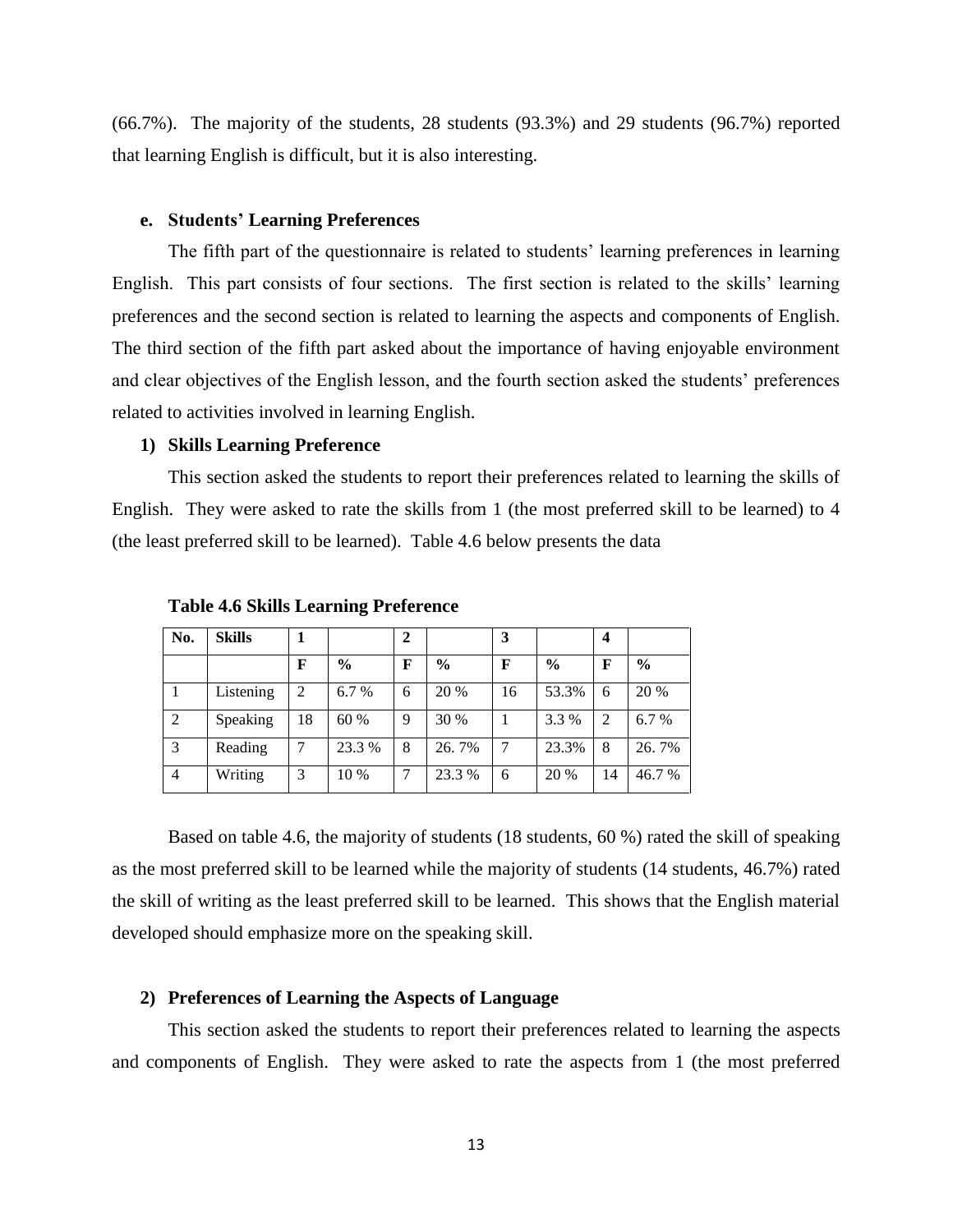aspect to be learned) to 3 (the least preferred aspect to be learned). Table 4.7 below presents the data

| No.            | <b>Aspects of English</b> |    |               | 2  |               | 3  |               |
|----------------|---------------------------|----|---------------|----|---------------|----|---------------|
|                |                           | F  | $\frac{0}{0}$ | F  | $\frac{6}{9}$ | F  | $\frac{0}{0}$ |
|                | Grammar                   | 8  | 26.7 %        | 9  | 30 %          | 13 | 43.3 %        |
| $\mathfrak{D}$ | Vocabulary                | 13 | 43.3 %        | 8  | 26.7 %        | 9  | 30 %          |
| 3              | Pronunciation             | 8  | 26.7 %        | 14 | 46.7 %        | 8  | 26.7 %        |

**Table 4.7 Preference of Learning the Aspects of English**

Based on table 4.7, the majority of students (13 students, 43.3 %) rated the component of vocabulary as the most preferred component to be learned while the majority of students (13 students, 46.7%) rated the component of grammar as the least preferred component to be learned. This shows that the English material developed should emphasize more on the vocabularies that are related to library science.

## **3) The Importance of having Enjoyable Environment and Clear Objectives of the Lesson**

The third section asked the students to report the importance of having enjoyable environment and clear objectives of the lesson. The majority of the students (29 students, 96.7 %) agreed with the importance of having enjoyable environment and also having clear objectives of the lesson. Thus, in developing the English material, the researcher should consider to add activities that the students can enjoy. This result also helps the researcher to provide clear objectives of each lesson in the English material. The following table shows the data.

**Table 4.8 The Importance of having Enjoyable Environment and Clear Objectives of the Lesson**

| No. | <b>Statements</b>                                          | Yes |               | No |               |
|-----|------------------------------------------------------------|-----|---------------|----|---------------|
|     |                                                            | F   | $\frac{6}{9}$ | F  | $\frac{0}{0}$ |
|     | The importance of having enjoyable<br>environment          | 29  | 96.7%         |    | 3.3 %         |
|     | The importance of having clear<br>objectives of the lesson | 29  | 96.7%         |    | 3.3 %         |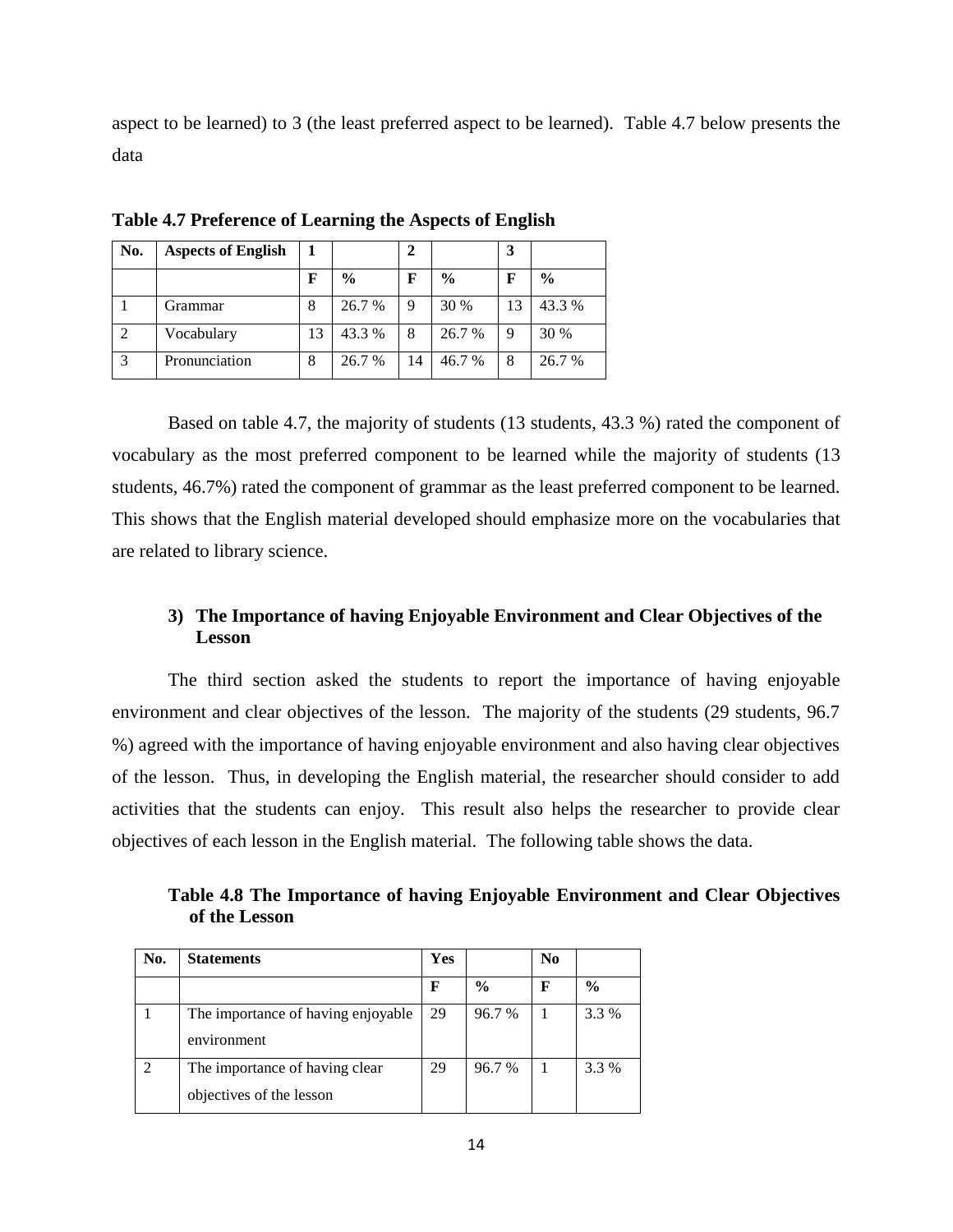#### **4) Students' Preferences in the Activities for Learning English**

The fourth section of the fifth part asked the students about their preferences related to the activities in the developed material. The students were asked to respond whether they prefer the activities to be individual, pair work, or group work. They were also asked about whether they like out-of-class work or not.

| No.            | <b>The Activities</b>    | Yes |               | N <sub>0</sub> |               |
|----------------|--------------------------|-----|---------------|----------------|---------------|
|                |                          | F   | $\frac{0}{0}$ | F              | $\frac{0}{0}$ |
|                | <b>Individual Work</b>   | 11  | 36.7 %        | 19             | 63.3 %        |
| $\overline{2}$ | Pair Work                | 27  | 90 %          | 3              | 10 %          |
| 3              | Group Work               | 24  | 80 %          | 6              | 20 %          |
|                | <b>Out-of-Class Work</b> | 20  | 66.7 %        | 10             | 33.3 %        |

**Table 4.9 Students' preferences in the Activities for Learning English** 

In table 4.9, it is shown that the majority of students (27 students, 90%) preferred exercises that require the students to work in pairs. On the other hand, the majority of students (19 students, 63.3%) reported that they do not prefer exercises that require them to work alone. Despite the result, the developed English material will have varieties of exercises from individual tasks to group tasks.

#### **5) Feedback to Course Content**

The last part of the questionnaire is about the students' feedback related to the content of the course. The expected topics that the material includes are library facilities, library rules, classification, library catalogues, archives, references, information literacy, IT and digital library. These are the topics that are covered when talking about library science. Table 4.10 below shows that all of the students considered the topics very useful.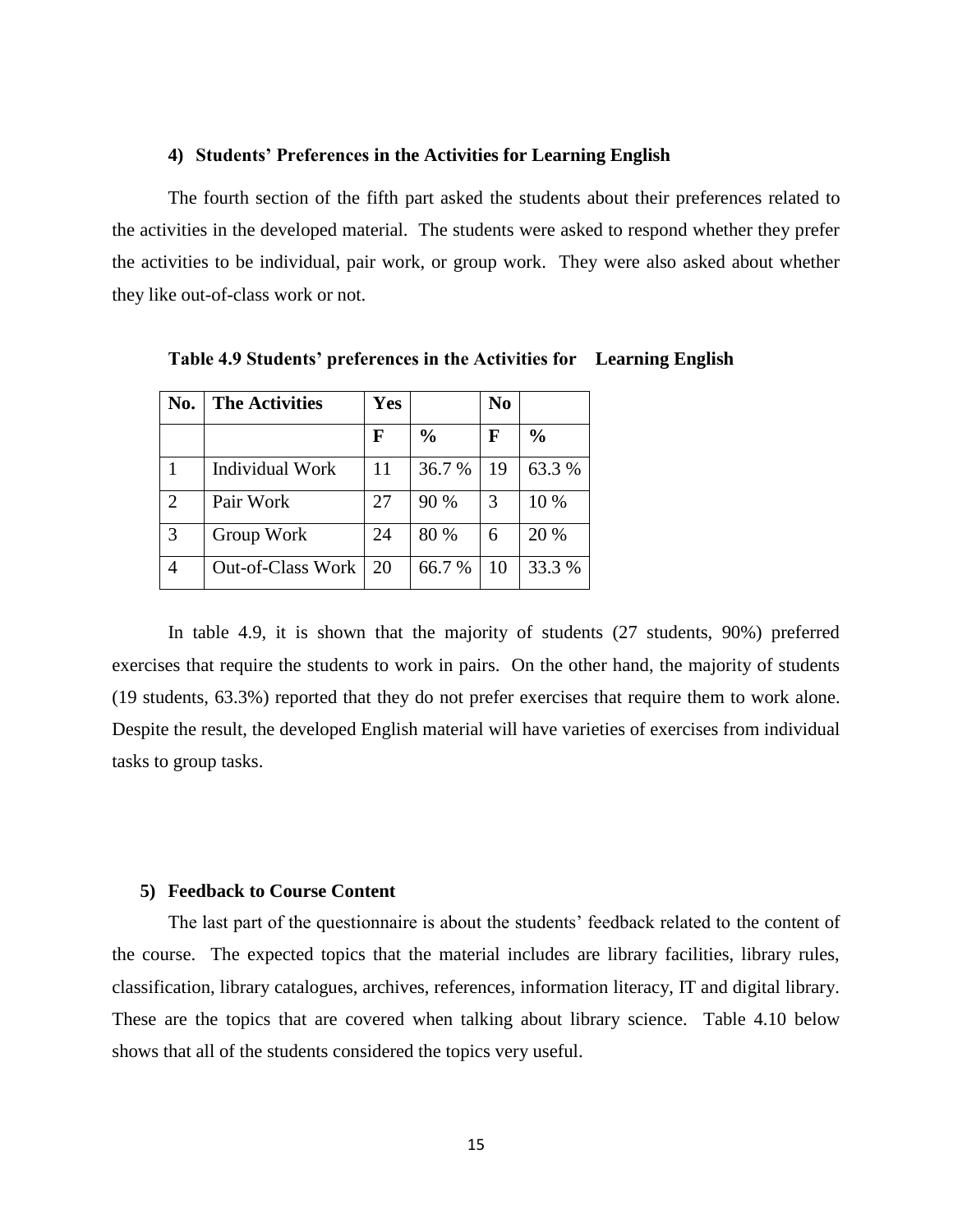| No.            | <b>Topics</b>        | <b>Very</b>   |               | <b>Useful</b>  |               | <b>Not</b>    |          |
|----------------|----------------------|---------------|---------------|----------------|---------------|---------------|----------|
|                |                      | <b>Useful</b> |               |                |               | <b>Useful</b> |          |
|                |                      | F             | $\frac{0}{0}$ | $\mathbf{F}$   | $\frac{6}{6}$ | F             | $\%$     |
| $\mathbf{1}$   | The library and      | 27            | 90 %          | $\overline{3}$ | 10 %          | $\theta$      | $\Omega$ |
|                | library facilities   |               |               |                |               |               |          |
| $\overline{2}$ | <b>Library Rules</b> | 23            | 76.7%         | $\overline{7}$ | 23.3 %        |               |          |
| 3              | Classification       | 28            | 93.3 %        | $\overline{2}$ | 6.7%          |               |          |
| 4              | Catalogues           | 25            | 83.3%         | 5              | 16.7%         |               |          |
| 5              | Archives and         | 21            | 70 %          | $\overline{9}$ | 30 %          |               |          |
|                | Library              |               |               |                |               |               |          |
|                | Collections          |               |               |                |               |               |          |
| 6              | References           | 24            | 80 %          | 6              | 20 %          |               |          |
| $\overline{7}$ | Information          | 24            | 80 %          | 6              | 20 %          |               |          |
|                | Literacy             |               |               |                |               |               |          |
| 8              | IT and Digital       | 24            | 80 %          | 5              | 16.7%         | $\mathbf{1}$  | 3.       |
|                | Library              |               |               |                |               |               | 3        |
|                |                      |               |               |                |               |               | $\%$     |

**Table 4.10 Topics for the English Material**

## **2. Result of the Interview**

Besides distributing questionnaires, the researcher interviewed two lecturers who teach in the Associate Program of Library and Information Science. These two lecturers are competent in the field of library science. In fact, there are about 12 lecturers who teach in this program. The researcher chose only two lecturers first because they had already their Masters degree, and second because they are professional librarians. Besides teaching, they work as librarians in the library of Antasari State Institute for Islamic Studies. Thus, the researcher assumes that the two lecturers provides a good information related to the content of the English material.

### **1) The Result of Interview with the First Lecturer**

The first lecturer being interviewed was Mr. Ahmad Syawqi, S. Ag, S.IP, M. Pd.I. He got his bachelor degree from Tarbiyah Faculty majoring in *Pendidikan Agama Islam* (PAI) in 1999, double degree in library science in Yarsi university in 2007, Masters degree in Education Management at IAIN Banjarmasin, doing Doctoral program (S3) in Education Management at IAIN Antasari Banjarmasin.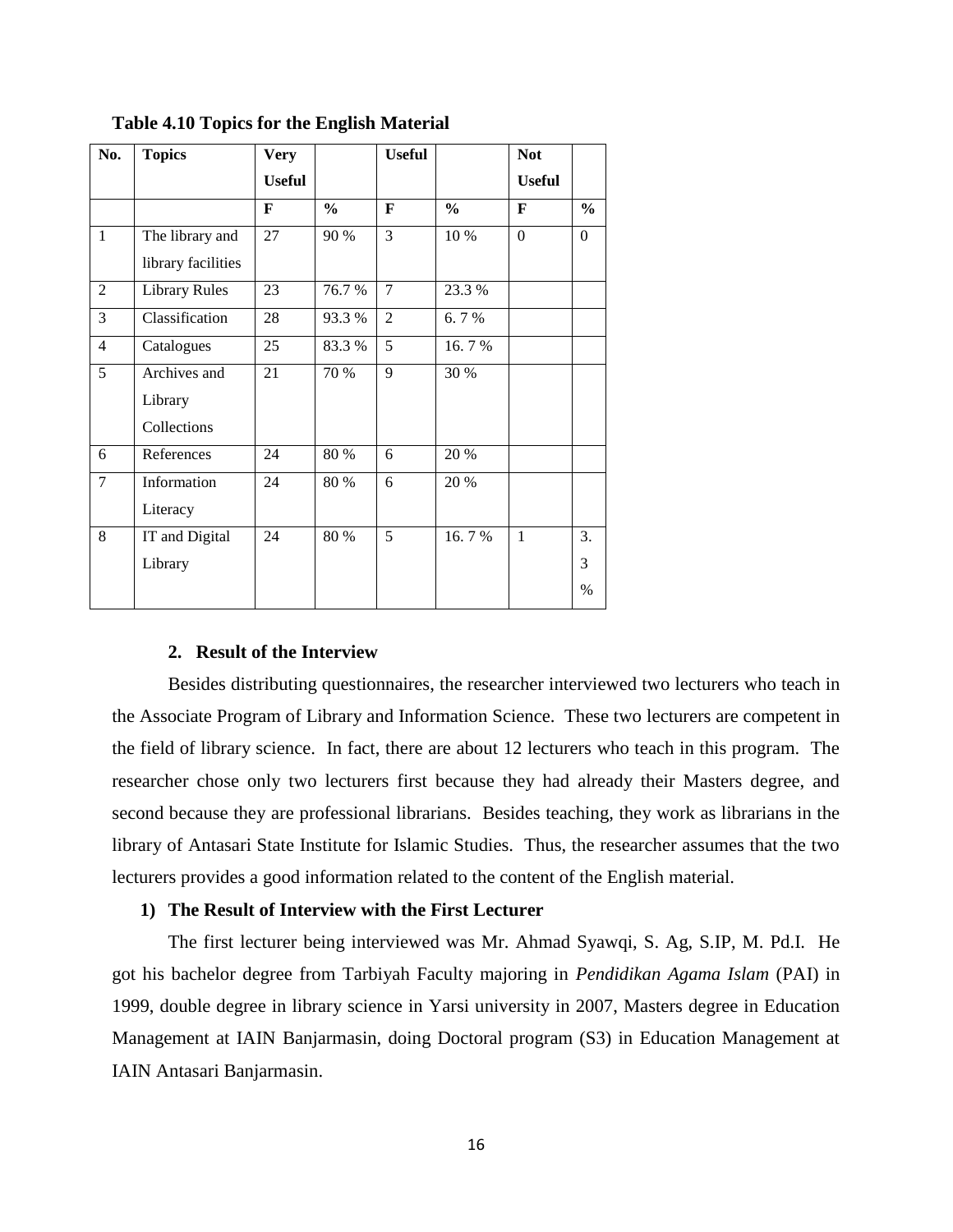He has been working as a professional librarian at IAIN Antasari"s Library since 1999 through 2000 as a non permanent government employee and since 2001 until 2015 becomes a permanent librarian. He has been teaching Library Science in the Associate program of Library and Information Science since 2003 until 2015.

When asked about whether or not English is important to be mastered by librarians and the students who study in the Library Science Program, Mr. Syawqi responded that it is very important to master English. It is necessary for librarians to use English to communicate, especially for librarians who serve library users and visitors and in terms of providing information. According to the lecturer, all of the four skills are important, but the most dominant to be used is speaking and the least dominant is writing.

When asked about what aspect of English (vocabulary, grammar, and pronunciation) is the most important for librarians, Mr. Syawqi answered that the most important aspect is vocabulary. Students need much vocabulary and terms related to Library.

The researcher further asked the lecturer about the expectation related to the library content material that could be taught in the English course. According to the lecturer, the expected materials are topics related to classification, library facilities and infrastructure, library management, and information literacy. The lecturer further suggested that the English material helps the students to apply and implement the language in the field of library science.

## **2) The Result of Interview with the Second Lecturer**

The second lecturer being interviewed was Mr. M. Isra Hajiri, M. Hum. He got his bachelor degree majoring in *sarjana Syariah* at IAIN Antasari Banjarmasin, Double degree (S1) in Library Science of the University of Yarsi, Masters degree (S2) in Library Science from the university of Indonesia (UI). He has been working as a librarian since 2005 taking care of research center's books. After he got his double degree in Library Science in 2011, he moved to the institute"s library. Mr. Isra has been teaching library science since 2008 until now.

When asked about whether English is important or not to be mastered by librarians and the students of the Associate Program, he answered that English is very important to understand texts in English. The researcher also asked Mr. Isra about the most important English skill for librarians. He answered that the most important is reading, but to be a professional librarian all of the skills are important including writing. Many good librarians are good in writing English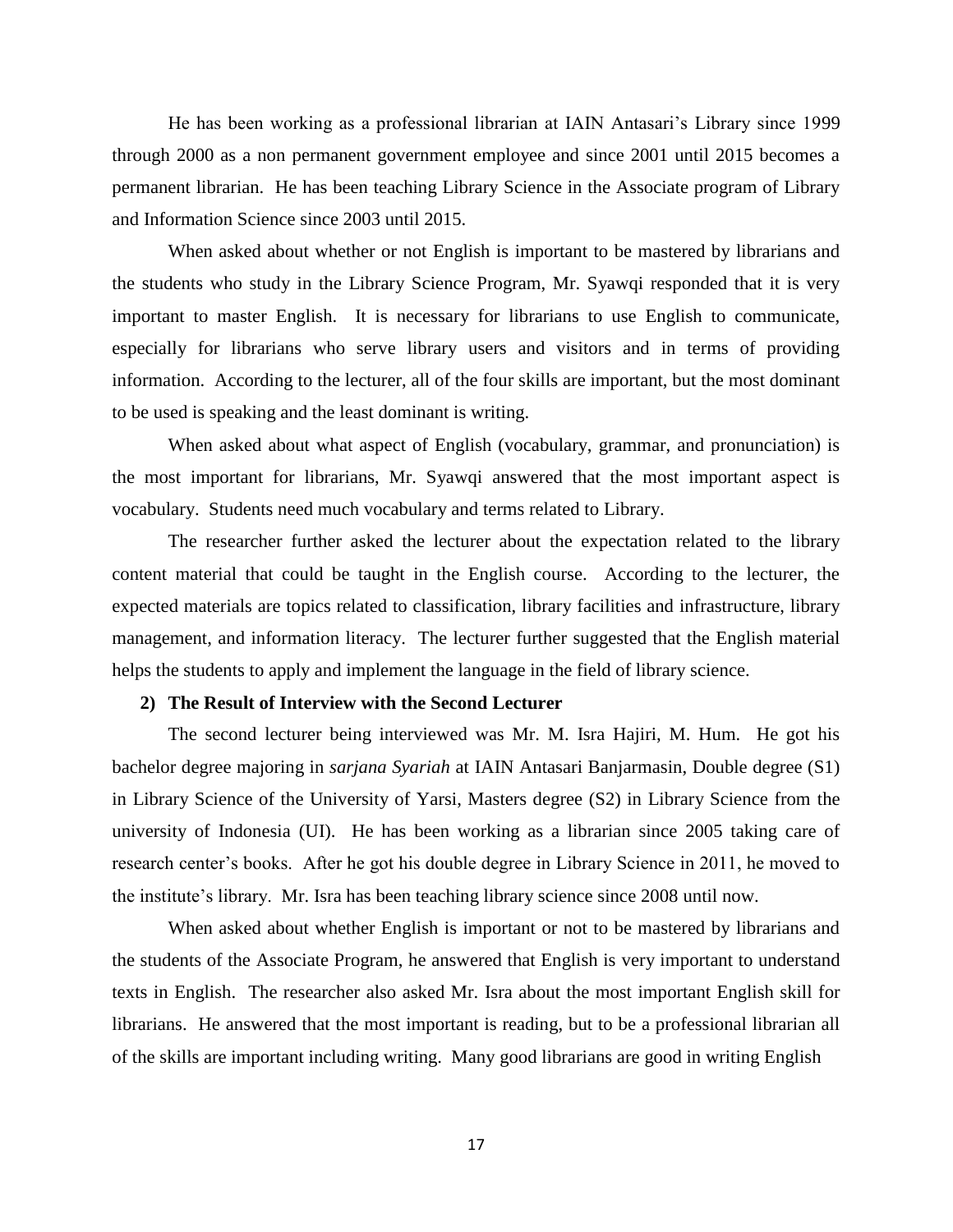According to the lecturer the most important aspect of English is vocabulary. The researcher further asked the lecturer about the expectation related to the library content material that could be taught in the English course. According to the lecturer, the expected material and topics is related to information literacy. The lecturer further suggested that the English material helps the students to apply and implement the language in the field of library science.

When asked about the expected topic that is taught in the English subject, Mr. Isra stated that the topic of Information Literacy is important to be added. He further suggested that the English materials taught should be applicable and can be practiced by the students.

#### **A. Design of Material Development**

Based on the result of needs analysis that is gotten from questionnaire and interview, the expected material should emphasize more on speaking and reading. This does not mean that the other skills, listening and writing will not be included. Besides the skills, the component of vocabulary, vocabulary related to library, is very important to focus on.

There will be 12 units because English is offered only in one semester with 14 meetings including middle test and final test. The material development will be written in certain topics or themes. The expected sequences are The Library, Library Facilities, Activities in the Library 1, Activities in the Library 2, Library Catalogues, Library Rules, Reference Area, Classifying Library Materials, Library Archives, Digital Library, and Information Literacy. The researcher came up with theses topics based on the students" questionnaire and the interview with the lecturers.

#### **D. Closure**

#### **1. Conclusion**

The statement of problem in this research was: "What is the English material needed for the library science students of *Tarbiyah* and Teachers Training Faculty of IAIN Antasari Banjarmasin?" Based on the previous chapter and based on the result of needs analysis that is gotten from questionnaire and interview, the expected material should emphasize more on speaking and reading. This does not mean that the other skills, listening and writing will not be included. Besides the skills, the component of vocabulary, vocabulary related to library, is very important to focus on.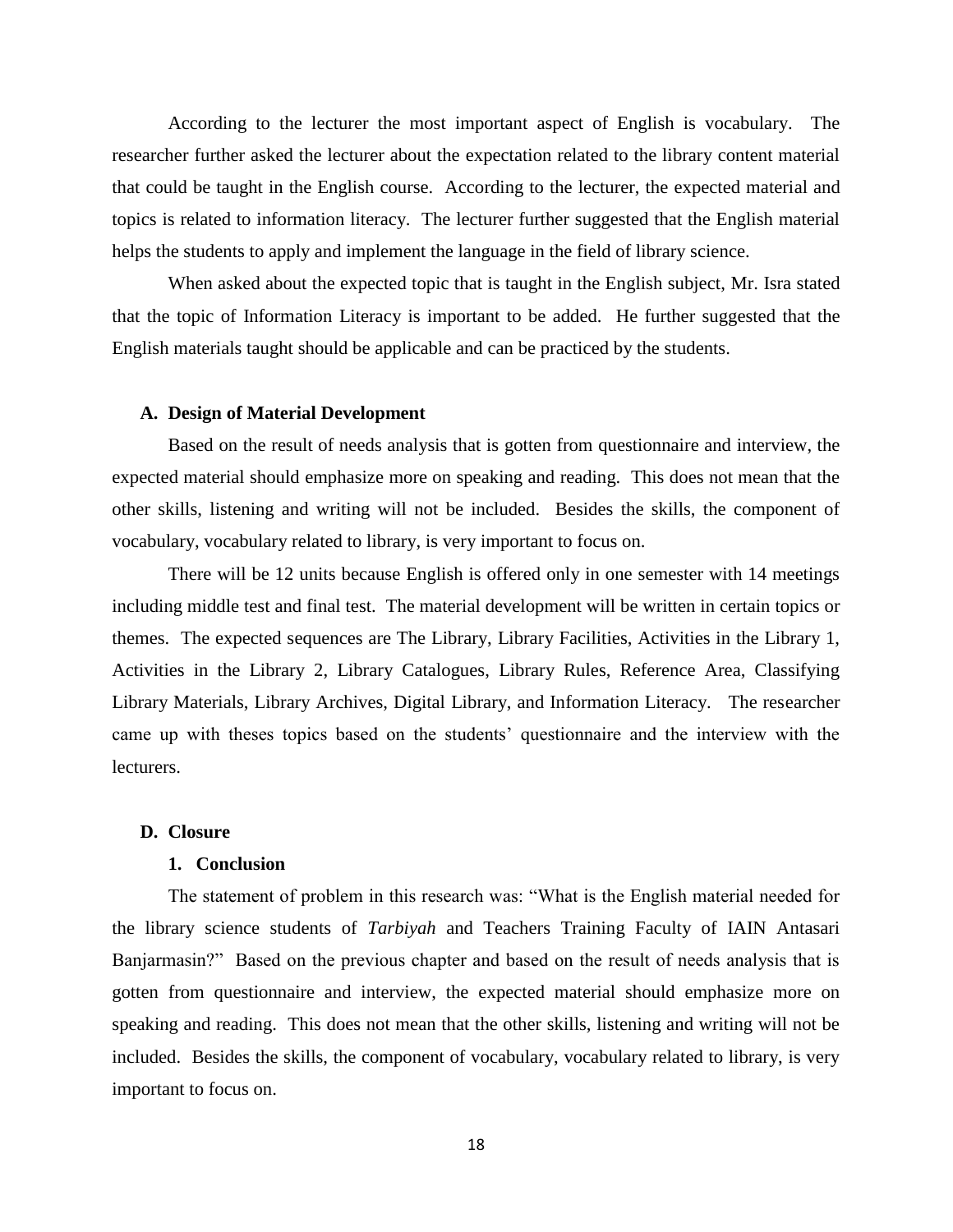There will be 12 units because English is offered only in one semester with 14 meetings including middle test and final test. The material development will be written in certain topics or themes. The expected sequences are The Library, Library Facilities, Activities in the Library 1, Activities in the Library 2, Library Catalogues, Library Rules, Reference Area, Classifying Library Materials, Library Archives, Digital Library, and Information Literacy. The researcher came up with theses topics based on the students" questionnaire and the interview with the lecturers.

#### **2. Suggestion**

Based on the conclusion, it is suggested that the lecturers of English use the designed material and emphasize more on speaking skill and vocabulary. It is suggested that the lecturers use various activities and techniques to achieve the objectives.

#### **E. Bibliography**

- Andayani, Ulfah. (2011). Materi Pokok Bahasa Inggris untuk Pustakawan. Jakarta: Universitas Terbuka.
- Boroujeni, S. A & Fard, F. M. (2013). A Needs Analysis of English for Specific Purposes (ESP) Course for Adoption of Communicative Language Teaching: (A Case of Iranian First-Year Students of Educational Administration. *Internal Journal of Humanities and Social Science Invention*, 2 (6). Retieved November 8, 2015, from [www.ijhssi.org/papers/V2\(6\)/Version-3/](http://www.ijhssi.org/papers/V2(6)/Version-3/) HO263035044.pdf.
- Branch, Gustafson and. (2002). *Survey of Instructional Development Model.* New York : ERIC, 2002.
- Brown, H. D. (2007). Principles of Language Learning and Teaching (fifth edition). USA: Pearson Education.
- Dakhmouche, F. R. (2008). Meeting Students' Needs: An Analysis of ESP Teaching at the Department of Computer Science. Dissertation
- Drachsleer, H & Kirschner, P A. *Learner Characteristics.* Netherlands. Retrieved October 31, 2015 from<http://www.researchgate.net/publication/234057270>
- Graves, Kathleen. (2000). *Designing Language Courses: A Guide for Teachers.* Canada : Heinle and Heinle Publishers